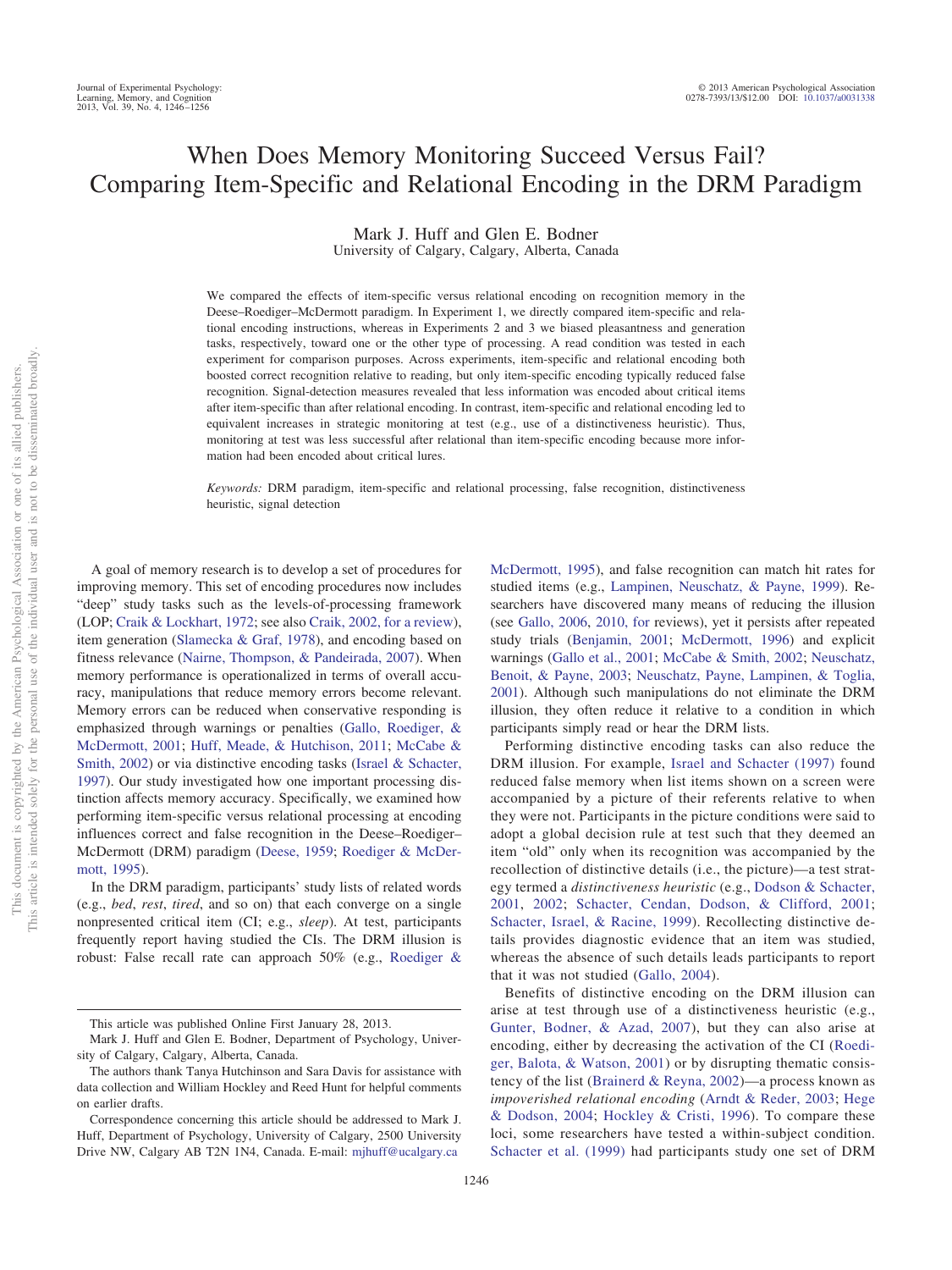lists with pictures and another set without pictures. Consistent with a global monitoring strategy at test, the DRM illusion was reduced for the CIs from both types of lists, whereas impoverished relational encoding should have reduced the illusion only for the picture lists.

Other studies have found evidence for impoverished relational encoding. Of particular relevance to the present study, [McCabe,](#page-9-20) [Presmanes, Robertson, and Smith \(2004\)](#page-9-20) examined the locus of the benefits of distinctive encoding by manipulating item-specific versus relational encoding [\(Hunt & Einstein, 1981;](#page-9-21) [Hunt & Mc-](#page-9-22)[Daniel, 1993\)](#page-9-22). *Item-specific encoding* occurs when participants focus on the unique characteristics of individual list items, whereas *relational encoding* occurs when participants focus on characteristics shared among list items. Participants studied DRM lists with instructions to relate the list items together (relational instructions) or to think of a unique characteristic for each item (item-specific instructions). Both conditions produced the same level of correct recognition, but false recognition was lower after item-specific instructions in both the between and within designs. McCabe et al. concluded that item-specific encoding decreased the amount of memory information encoded for the CIs from those lists, rather than globally increasing test-based monitoring. Additionally, [Arndt and Reder \(2003\)](#page-8-7) found that the DRM illusion was selectively reduced for distinctive (vs. nondistinctive) fonts in both between and within designs.

An inclusion test has also been used to determine the locus of the effect of distinctive encoding (e.g., [Gunter et al., 2007;](#page-9-16) [Hege &](#page-9-18) [Dodson, 2004;](#page-9-18) [Hunt, Smith, & Dunlap, 2011;](#page-9-23) [Pierce, Gallo, Weiss,](#page-9-24) [& Schacter, 2005;](#page-9-24) [Schacter et al., 2001\)](#page-9-13). On this test, participants are asked to report (recall) or endorse (recognition) all items remembered from study or related to the study items. Under these instructions, it is argued that test-based monitoring is abandoned, leaving only the contribution of encoding processes. Inclusion tests have also yielded mixed results: Distinctive encoding reduced the DRM illusion in some studies (e.g., [Hege & Dodson, 2004;](#page-9-18) [Hunt](#page-9-23) [et al., 2011\)](#page-9-23) but not in others (e.g., [Gunter et al., 2007;](#page-9-16) [Pierce et al.,](#page-9-24) [2005;](#page-9-24) [Schacter et al., 2001\)](#page-9-13).

A third method for contrasting study-based and test-based effects in the DRM paradigm was applied by [Gunter et al. \(2007\),](#page-9-16) who compared the effects of generation (e.g., solving anagrams) to a read condition. Here, signal-detection indices of memory information  $(d \text{ prime}, d')$  and memory monitoring (lambda) were used to examine the contributions of memory-based encoding processes and criterion-based test processes, respectively. Relative to the read condition, generation increased correct recognition by increasing memory information encoded about presented items at study, whereas it decreased the DRM illusion by increasing memory monitoring at test, consistent with use of a distinctiveness heuristic. Thus, the mirror-effect pattern that generation produced (e.g., [Glanzer & Adams, 1990\)](#page-9-25) had different loci for correct versus false recognition.

Although all three methods have been used to evaluate the effects of impoverished relational encoding versus a distinctiveness heuristic at test, the signal-detection approach offers the advantage of providing separate measures of both loci within the standard DRM paradigm. In contrast, in the within-subject approach, the presence of increased monitoring at test is based on a null difference between the distinctive and nondistinctive lists. Further, a within design cannot detect situations where an encoding manipulation impairs relational encoding *and* increases memory monitoring. Instead, if the within condition suggests an increase in memory monitoring (a null effect of list type) or impoverished relational encoding (an effect of list type), then by definition the other locus cannot be demonstrated, thus affirming a disjunction.

The inclusion test approach suffers from similar interpretation issues. Here, null effects are used to provide evidence for memory monitoring, thus this method cannot demonstrate contributions of both memory monitoring and impoverished relational encoding. The ability of an inclusion test for disentangling impoverished relational encoding versus use of a distinctiveness heuristic has also been criticized on other grounds. For example, [Hege and](#page-9-18) [Dodson \(2004\)](#page-9-18) suggested that inclusion tests lead participants to endorse CIs and other related items even when they have no memory information for those items that would not likely be endorsed on a recognition test.

[McCabe et al.'s \(2004\)](#page-9-20) study of the effects of item-specific versus relational instructions on the DRM illusion left two issues unresolved. First, the absence of a read condition made it impossible to gauge whether item-specific instructions reduced false recognition or whether relational instructions increased false recognition. For example, the equivalence in correct recognition could mean either that both or neither type of instruction was effective. Second, given the previous critique of within conditions, the possibility that the effects of item-specific versus relational processing arose partially at encoding and partially at test could not be tested.

In the present work, we adopted [Gunter et al.'s \(2007\)](#page-9-16) signaldetection approach to determine if changes in correct and false recognition following item-specific versus relational encoding are driven by a decrease in the encoding of memory information or by an increase in monitoring at test. We argue that reductions in the DRM illusion in previous studies were not due to the use of "distinctive" study tasks per se but were due instead to the extent to which the particular instantiations of those tasks induced itemspecific versus relational processing. In addition to item-specific instructions (e.g., [McCabe et al., 2004\)](#page-9-20), a reduction in the DRM illusion has been found when list items are rated for pleasantness [\(Hunt et al., 2011\)](#page-9-23), a task suggested to induce item-specific processing [\(Einstein & Hunt, 1980;](#page-8-8) [Hunt & Einstein, 1981\)](#page-9-21). Thus, item-specific encoding and distinctive encoding both operate to highlight the unique features of list items in the context of a related word list [\(Hunt, 2006\)](#page-9-26).

Relational encoding, on the other hand, emphasizes similarities rather than differences among the list items. However, relational encoding might also increase correct recognition, as item-specific encoding does, given that both are "deep" tasks in so far as they both typically require processing of semantic information. Further, relational encoding may boost memory monitoring at test as much as does item-specific encoding, because both create types of memory information that participants can choose to monitor at test. The key difference is that item-specific encoding allows for the monitoring of unique information encoded at study, whereas relational encoding allows for monitoring of whether the test items were related to the studied lists. Thus, both encoding tasks likely increase memory monitoring relative to reading, but the type and efficaciousness of the information used for monitoring may differ.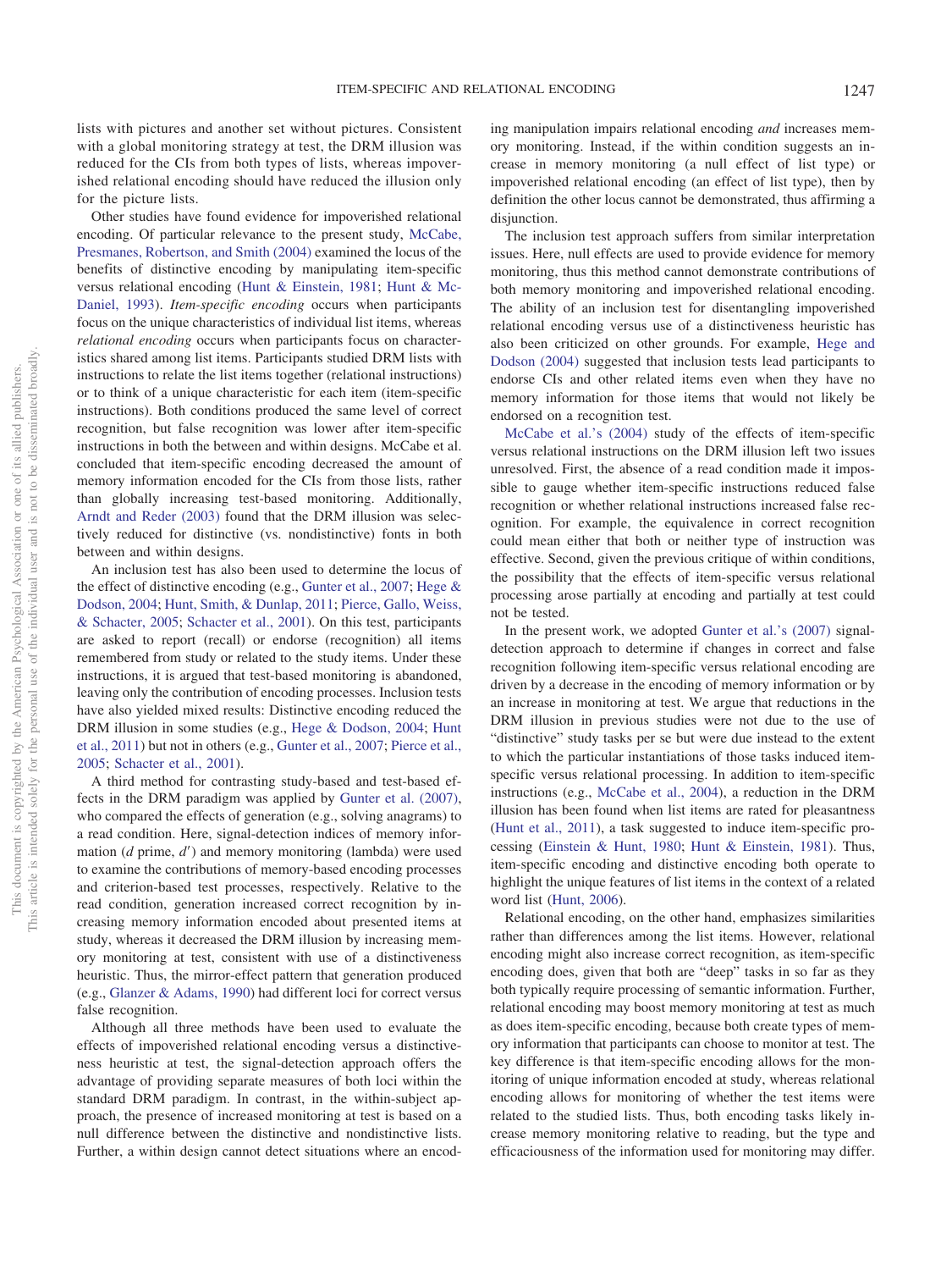In [McCabe et al. \(2004\),](#page-9-20) these possibilities could not be evaluated because a read condition was not tested.

In Experiment 1, item-specific versus relational encoding was manipulated directly through an instructional manipulation, as in [McCabe et al. \(2004\).](#page-9-20) Experiments 2 and 3 induced item-specific and relational encoding indirectly via different variants of pleasantness and generation tasks, respectively. Item-specific and relational encoding groups in each experiment were first compared with each other. Comparisons with the read condition were then used to triangulate and gauge the observed outcomes. We expected that item-specific and relational encoding would both increase correct recognition. On the basis of [Gunter et al.'s \(2007\)](#page-9-16) results, we expected item-specific task variants to increase memory information encoded about list items, whereas the effects of relational task variants had not been previously tested.

For false recognition, we expected that item-specific encoding would result in lower false recognition relative to relational encoding, as [McCabe et al. \(2004\)](#page-9-20) found. Signal-detection analyses and comparisons with the read condition were then used to elucidate the basis of this difference. For example, relative to reading, item-specific encoding might impair relational encoding, whereas relational encoding might or might not promote it. We also used the read condition to gauge whether memory monitoring increases following relational encoding as much as it does following itemspecific encoding. If so, relational encoding might create a situation in which use of a strategic monitoring strategy at test, such as a distinctiveness heuristic, fails to reduce the DRM illusion. Increased monitoring might be ineffective when participants have encoded substantial information about the CIs in the service of a relational task.

# **Experiment 1: Item-Specific Versus Relational Instructions**

In Experiment 1, the effects of item-specific and relational encoding instructions were compared. A read condition was also included to help elucidate the locus of observed effects. We predicted an increase in correct recognition in both the itemspecific and relational encoding groups relative to the read group. Our second prediction, based on [McCabe et al. \(2004\),](#page-9-20) was that item-specific encoding would decrease the DRM illusion relative to relational encoding. Signal-detection analyses were used to determine the bases of these predicted patterns.

#### **Method**

Participants. University of Calgary undergraduates participated for course credit. They were randomly assigned to the item-specific, relational, or read group (24 per group). Five participants were replaced for knowing about the DRM illusion, and one for not following test instructions.

**Materials.** The 20 DRM lists that produced the highest false recognition in [Stadler, Roediger, and McDermott \(1999\)](#page-9-27) were divided into two sets of 10 lists. Across participants, the set that was studied (vs. new) was counterbalanced. Each list consisted of 12 words of at least four letters, presented in descending associative strength. An 80-item recognition test was presented in a randomized order for each participant that was composed of 30 list items (from Positions 2, 8, and 10 of each studied list), 30 list item controls from the nonstudied lists (from the same list positions), 10 CIs (one per studied list), and 10 CI controls (one per nonstudied list).

**Procedure.** Participants were tested individually via computer. All groups were instructed to read each list word aloud. The item-specific group was further instructed to "think of a unique characteristic of each word that differentiates it from the other words on the list." The relational group was further instructed to "concentrate on what the words in that list have in common and associate them together." The item-specific and relational encoding instructions were modeled after those used by [McCabe et al.](#page-9-20) [\(2004\).](#page-9-20) A practice list (the *cold* list) was then presented to allow participants to practice their study strategy aloud. After this list, the experimenter provided feedback and answered questions as needed to ensure that each participant completed the study strategy correctly. Participants then studied the 10 experimental lists for which the item-specific and relational tasks were performed silently. Each list was separated by the words "next list," which the experimenter read aloud. The recognition task immediately followed the study phase. Words appeared one at a time on the monitor, and participants pressed either the "old" or "new" button on a labeled response box.

# **Results**

The  $p < .05$  level of significance was used unless otherwise noted. For the signal-detection analyses, we adjusted false alarm rates of 0 and hit rates of 1 using [MacMillan and Creelman's](#page-9-28) [\(1991\)](#page-9-28) 1/2*n* correction. Mean recognition scores and signaldetection indices for Experiment 1 appear in [Table 1.](#page-3-0)

**Correct recognition.** A one-way analysis of variance (ANOVA) showed a significant difference in correct recognition of list items across the three groups,  $F(2, 69) = 23.78$ , mean square error  $(MSE) = 0.01$ . Correct recognition was greater following item-specific encoding than relational encoding (.95 vs.  $.88$ ),  $t(46) = 3.24$ , standard error of the mean (*SEM*) = 0.02. Relative to the read group, correct recognition was greater following both item-specific encoding  $(.76 \text{ vs. } .95)$ ,  $t(46) = 6.74$ , *SEM* = 0.03, and relational encoding (.76 vs. .88),  $t(46) = 3.68$ , *SEM* = 0.03. We also conducted a one-way ANOVA on *d'* values to provide a measure of the amount of memory information encoded for list items relative to list item controls. These d'values were calculated by taking the *z* score of the hit rate for list items minus the *z* score of list item controls for each participant. The ANOVA pattern was the same as for raw correct recognition. There was a significant difference in  $d'$  across groups,  $F(2, 69) = 43.14$ ,  $MSE = 0.34$ , reflecting more memory information for list items in the item-specific group compared with the relational group (3.54  $vs. 2.90$ ,  $t(46) = 3.51$ ,  $SEM = 0.18$ , in the item-specific group compared with the read group  $(3.54 \text{ vs. } 1.99)$ ,  $t(46) = 10.38$ ,  $SEM = 0.15$ , and in the relational group compared with the read group  $(2.90 \text{ vs. } 1.99)$ ,  $t(46) = 5.38$ , *SEM* = 0.17.

A final one-way ANOVA compared our index of memory monitoring at test for list items. We computed the lambda index by taking the *z* score of 1 minus the false alarm rate of list item controls. Higher lambda values indicate more conservative responding, which we took as evidence of increased stringency of memory monitoring at test (see [Gunter et al., 2007;](#page-9-16) [Wickens,](#page-10-0) [2002\)](#page-10-0). Memory monitoring differed across groups,  $F(2, 69) =$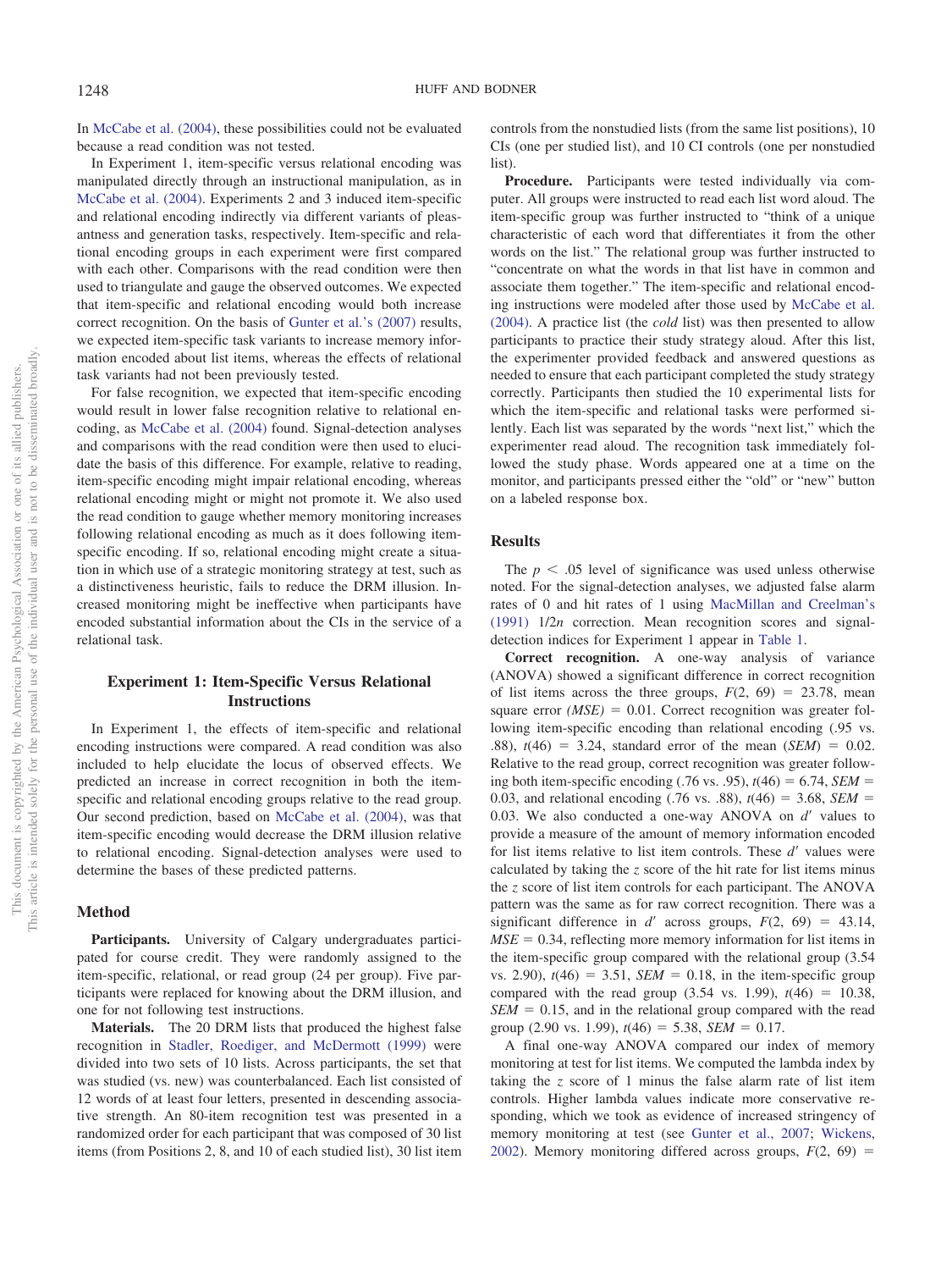<span id="page-3-0"></span>

| Item type/index        | Instructions group |            |            |  |
|------------------------|--------------------|------------|------------|--|
|                        | Item-specific      | Relational | Read group |  |
| List items             | .95(0.06)          | .88(0.09)  | .76(0.13)  |  |
| List item controls     | .04(0.05)          | .07(0.07)  | .14(0.10)  |  |
| List items $d'$        | 3.54(0.59)         | 2.90(0.69) | 1.99(0.45) |  |
| List items lambda      | 1.81(0.43)         | 1.62(0.48) | 1.20(0.47) |  |
| Critical items         | .52(0.22)          | .73(0.20)  | .67(0.18)  |  |
| Critical item controls | .07(0.10)          | .10(0.12)  | .21(0.17)  |  |
| Critical items d'      | 1.46(0.70)         | 1.99(0.56) | 1.39(0.57) |  |
| Critical items lambda  | 1.38 (0.39)        | 1.29(0.45) | .90(0.55)  |  |

*Experiment 1: Mean (SD) Proportion of "Old" Responses and Signal-Detection Indices for the Read, Item-Specific Instructions, and Relational Instructions Groups*

 $10.95$ ,  $MSE = 0.21$ . Both the item-specific and relational groups did more monitoring than the read group  $(1.81 \text{ vs. } 1.20)$ ,  $t(46) =$ 3.05, *SEM* = 0.13, and (1.62 vs. 1.20),  $t(46) = 3.05$ , *SEM* = 0.14, respectively. In contrast, monitoring of studied items at test was similar in the item-specific and relational groups  $(1.81 \text{ vs. } 1.62)$ ,  $t(46) = 1.45$ , *SEM* = 0.13,  $p = .16$ . The nonsignificant differences we report were each further tested using a Bayesian estimate of the strength of evidence supporting the null hypothesis [\(Masson, 2011;](#page-9-29) [Wagenmakers, 2007\)](#page-10-1). This analysis compares a model that assumes an effect against a model that assumes no effect. In this case, the estimated probability that the null effect model was preferred over a model that assumes a monitoring difference was  $p_{\text{BIC}}$  $=$  .71, thus providing evidence in favor of the null hypothesis.

**False recognition.** A one-way ANOVA revealed differences in the mean proportion of old responses to CIs across groups, *F*(2,  $(69) = 7.04$ ,  $MSE = 0.04$ . As McCabe et al.  $(2004)$  found, the item-specific group was less likely to falsely recognize CIs than the relational group (.52 vs. .73),  $t(46) = 3.45$ , *SEM* = 0.06. Comparisons to the read group were used to clarify the nature of this difference. Item-specific encoding resulted in lower false recognition than reading (.52 vs. .67),  $t(46) = 2.64$ , *SEM* = 0.06, whereas the relational encoding and read groups did not differ significantly (.73 vs. .67),  $t(46) = 1.07$ ,  $SEM = 0.05$ ,  $p = .29$ ,  $p_{\text{BIC}} = .79$ . We estimated the memory information encoded about CIs the *d'* difference between CIs (treated as hits) and CI controls (treated as false alarms; [Gunter et al., 2007\)](#page-9-16). It indexes the amount of information encoded about CIs when the corresponding list was studied relative to when it was not studied. A one-way ANOVA revealed differences in this index across groups,  $F(2, 69) = 7.03$ ,  $MSE = 0.38$ . The item-specific group encoded less information about CIs than the relational group  $(1.46 \text{ vs. } 1.99)$ ,  $t(46) = 2.91$ ,  $SEM = 0.18$ . This index was similar for the item-specific and read groups (1.46 vs. 1.39),  $t < 1$ ,  $p_{\text{BIC}} = .86$ , whereas the relational group encoded more information about CIs than the read group  $(1.99 \text{ vs. } 1.39), t(46) = 3.74, \text{ SEM} = 0.16.$ 

The lambda index for memory monitoring of CIs at test was based on the false alarm rate to CI controls. Again, higher lambda values indicate more conservative responding, which we took as evidence of increased stringency of memory monitoring at test (see [Gunter et al., 2007;](#page-9-16) [Wickens, 2002\)](#page-10-0). This index differed across groups,  $F(2, 69) = 6.98$ ,  $MSE = 0.22$ . Monitoring was similar in the item-specific and relational groups  $(1.38 \text{ vs. } 1.29)$ ,  $t < 1$ ,

 $p_{\text{BIC}} = .84$ , and both groups showed increased strategic monitoring at test relative to the read group  $(1.38 \text{ vs. } .90)$ ,  $t(46) = 3.45$ ,  $SEM = 0.14$ , and (1.29 vs. .90),  $t(46) = 2.66$ , *SEM* = 0.15, respectively.

#### **Discussion**

Item-specific and relational encoding instructions both increased correct recognition relative to reading. For the most part, prior studies have not examined the bases of correct recognition differences in the DRM paradigm (cf. [Gunter et al., 2007\)](#page-9-16). Our signal-detection analyses revealed that the benefit of item-specific and relational types of encoding arose from a combination of increased memory information about list items at encoding and increased monitoring at test. The added improvement for itemspecific over relational encoding was due to increased memory information for list items, given that memory monitoring was equivalent.

Turning to the DRM illusion, we found that item-specific encoding reduced false recognition relative to reading, whereas relational encoding did not. We further showed that item-specific encoding resulted in less information being encoded about CIs than did relational encoding. As a result, even though item-specific and relational encoding both increased monitoring at test relative to reading, this monitoring was effective only after item-specific encoding. Thus, Experiment 1 provides the first reported evidence of the operation of an ineffective distinctiveness heuristic. Finally, we also found that the choice of comparison for gauging the effects of item-specific processing highlighted different effects of this type of processing. Specifically, the reduction in false recognition following item-specific encoding had an encoding locus relative to relational encoding (i.e., reduced relational processing) but had a test locus relative to reading (i.e., increased monitoring at test, replicating [Gunter et al., 2007\)](#page-9-16).

# **Experiment 2: Item-Specific Versus Relational Pleasantness Tasks**

In Experiment 2, we compared the effects of item-specific and relational encoding by embedding each type of processing in an elaborative encoding task. We chose a pleasantness task because rating pleasantness has produced different patterns in the DRM paradigm. On the one hand, [Toglia, Neuschatz, and Goodwin](#page-9-30)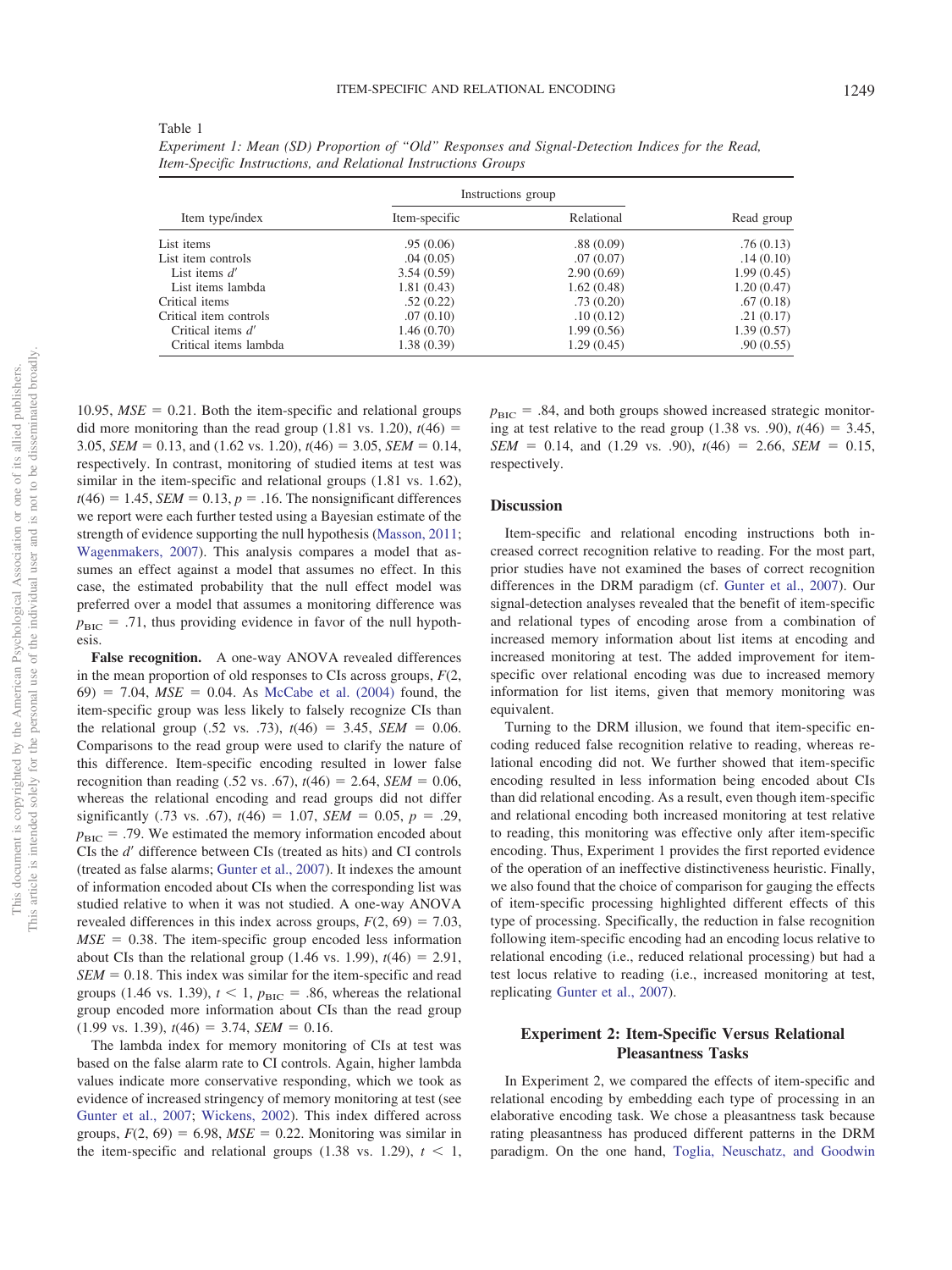[\(1999\)](#page-9-30) found that pleasantness increased both correct and false memory (a *more-is-less pattern*), whereas [Hunt et al. \(2011\)](#page-9-23) found an increase in correct memory coupled with a decrease in false memory (a *mirror-effect pattern*, [Glanzer & Adams, 1990\)](#page-9-25). Hunt et al. showed that these different patterns were likely due to the use of different comparison groups: a read control group [\(Hunt et al.,](#page-9-23) [2011\)](#page-9-23) versus a shallow LOP control group [\(Toglia et al., 1999\)](#page-9-30). However, the type of processing recruited within the pleasantness task may also have contributed to the different patterns. Given our finding in Experiment 1 that the basis of the effects of itemspecific encoding differed depending on whether it was gauged relative to relational encoding or reading, both types of comparison condition were again tested here.

In Experiment 2, we created item-specific and relational versions of a pleasantness task and tested whether the presence of more-is-less versus mirror-effect patterns is contingent on the type of encoding. Participants were asked to make pleasantness ratings by thinking of a unique reason for why an item was pleasant (item-specific group) or to rate an item's pleasantness relative to the other list items (relational group). Additionally, an absolute yes/no rating was used to further encourage item-specific encoding, whereas a relative 7-point rating was used to further encourage relational encoding.

We expected to replicate the correct recognition advantages for item-specific and relational pleasantness tasks relative to reading. We also expected lower false recognition after item-specific pleasantness relative to relational pleasantness. Relational pleasantness was again expected to result in a failed distinctiveness heuristic pattern: Increased memory monitoring without a concomitant reduction in false recognition. Signal-detection analyses and comparisons to a read group were again used to examine the bases of these expected patterns.

### **Method**

**Participants.** Additional University of Calgary undergraduates were randomly assigned to the item-specific pleasantness group, the relational pleasantness group, or the read group (28 per group). Twelve participants were replaced for reporting knowledge about the DRM illusion.

**Materials and procedure.** The Experiment 1 materials and procedure were used with the following modifications. The itemspecific pleasantness group was instructed to read each word aloud and "think of a unique reason why each word is pleasant or is not

<span id="page-4-0"></span>Table 2

Critical items lambda

*Experiment 2: Mean (SD) Proportion of "Old" Responses and Signal-Detection Indices for the Read, Item-Specific Pleasantness, and Relational Pleasantness Groups*

| Experiment 2: Mean (SD) Proportion of "Old" Responses and Signal-Detection Indices for the Read,<br>Item-Specific Pleasantness, and Relational Pleasantness Groups |                    |            |            |  |  |
|--------------------------------------------------------------------------------------------------------------------------------------------------------------------|--------------------|------------|------------|--|--|
| Item type/index                                                                                                                                                    | Pleasantness group |            |            |  |  |
|                                                                                                                                                                    | Item-specific      | Relational | Read group |  |  |
| List items                                                                                                                                                         | .96(0.05)          | .95(0.04)  | .80(0.12)  |  |  |
| List item controls                                                                                                                                                 | .02(0.03)          | .06(0.05)  | .12(0.08)  |  |  |
| List items $d'$                                                                                                                                                    | 3.72(0.50)         | 3.36(0.50) | 2.18(0.61) |  |  |
| List items lambda                                                                                                                                                  | 1.94(0.25)         | 1.67(0.38) | 1.26(0.39) |  |  |
| Critical items                                                                                                                                                     | .48(0.27)          | .61(0.17)  | .72(0.18)  |  |  |
| Critical item controls                                                                                                                                             | .06(0.09)          | .05(0.09)  | .19(0.13)  |  |  |

Critical items *d'* 1.37 (0.79) 1.75 (0.53) 1.59 (0.65) 1.59 (0.65) 1.59 (0.65) 1.59 (0.65)

pleasant." They responded using keys labeled "yes" or "no" on the response box. The relational pleasantness group was instructed to read each word aloud and "rate the word's pleasantness relative to the other words on the list using a 1–7 scale, with 7 representing most pleasant." They were further instructed to "rate the pleasantness of the first word, but beginning with the second word, rate its pleasantness relative to the first, rate the third word relative to the first and second word, and so on." They made their ratings using keys labeled 1–7 on the response box.

#### **Results**

[Table 2](#page-4-0) reports mean recognition scores and signal-detection indices for Experiment 2. The data were analyzed as in Experiment 1.

**Correct recognition.** Correct recognition of list items varied across groups,  $F(2, 81) = 35.69$ ,  $MSE = 0.01$ . Correct recognition was near ceiling following item-specific and relational pleasantness tasks thus no difference could be detected (.96 vs. .95),  $t < 1$ ,  $p_{\text{BIC}} = .88$ , and both groups outperformed the read group (.96 vs. .80),  $t(54) = 6.37$ , *SEM* = 0.03, and (.95 vs. .80),  $t(54) = 6.38$ , *SEM* = 0.02, respectively. The groups also differed on the *d'* index,  $F(2, 81) = 59.46$ ,  $MSE = 0.31$ , reflecting the same pattern. More memory information was encoded for list items following item-specific pleasantness than relational pleasantness (3.72 vs. 3.36),  $t(54) = 2.58$ ,  $SEM = 0.14$ , and both groups encoded more memory information about list items than the read group (3.72 vs. 2.18),  $t(54) = 10.42$ , *SEM* = 0.15, and (3.36 vs. 2.18),  $t(54) =$ 7.57,  $SEM = 0.16$ , respectively.

The groups also differed on the lambda index,  $F(2, 81) = 27.77$ ,  $MSE = 0.12$ . Monitoring for studied items at test was greater in the item-specific pleasantness group relative to the relational pleasantness group  $(1.94 \text{ vs. } 1.67)$ ,  $t(54) = 3.21$ , *SEM* = 0.09, and both of these groups monitored more than the read group (1.94 vs. 1.26),  $t(54) = 7.88$ , *SEM* = 0.09, and (1.67 vs. 1.26),  $t(54) = 3.96$ ,  $SEM = 0.10$ , respectively.

**False recognition.** The DRM illusion differed across the groups,  $F(2, 81) = 9.13$ ,  $MSE = 0.05$ . As in Experiment 1, the item-specific pleasantness group was less likely to falsely recognize CIs than the relational pleasantness group (.48 vs. .61),  $t(54) = 2.18$ , *SEM* = 0.06, or the read group (.48 vs. .72),  $t(54) =$ 3.94,  $SEM = 0.03$ . In contrast to Experiment 1, false recognition was lower after relational encoding than reading (.61 vs. .72),  $t(54) = 2.34$ , *SEM* = 0.05. The amount of memory information encoded about the CIs, as assessed via our *d'* index for CIs, was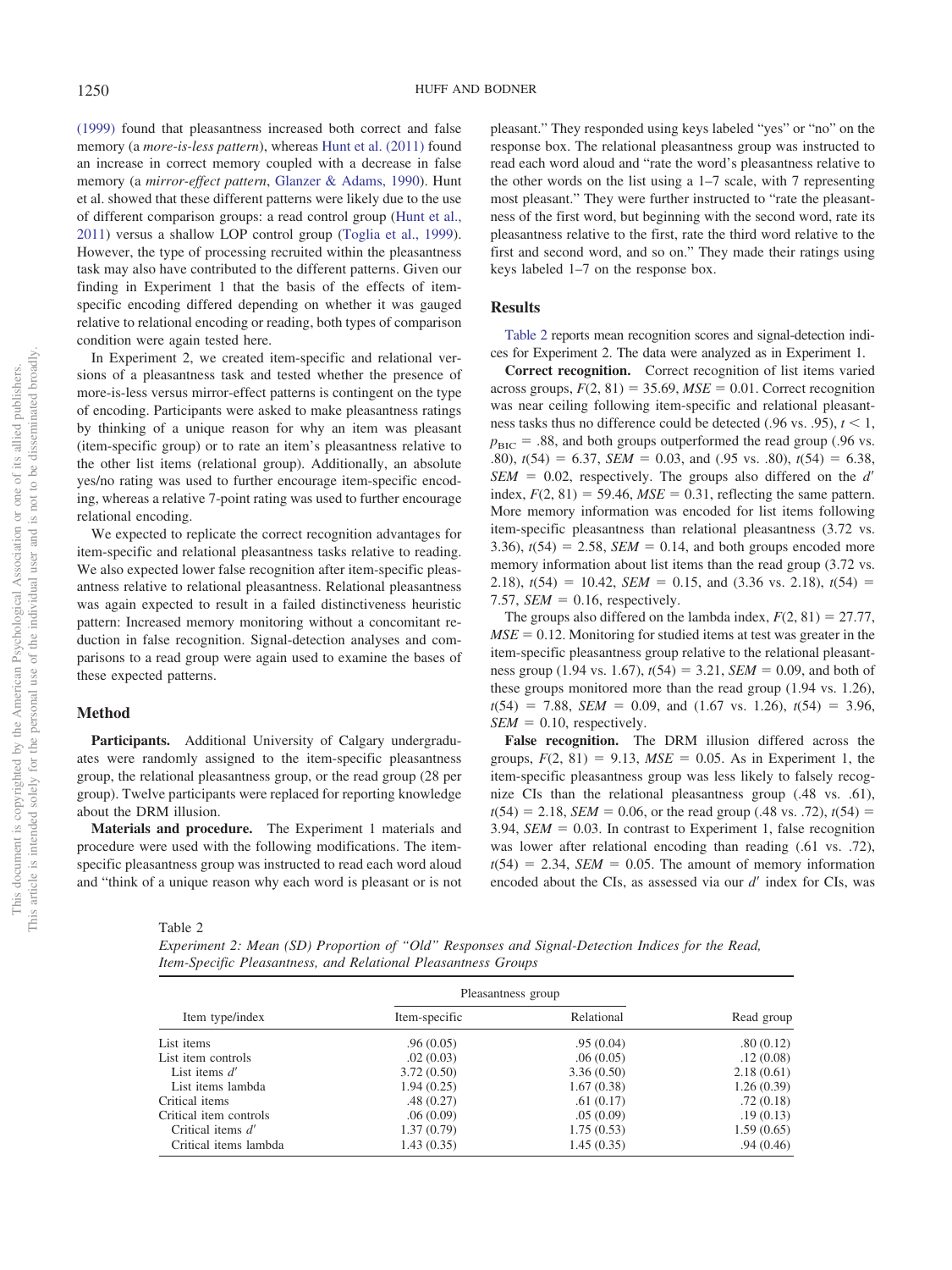marginally different across groups,  $F(2, 81) = 2.36$ ,  $MSE = 0.44$ ,  $p = 0.10$ . The item-specific group encoded less memory information about the CIs than the relational group  $(1.37 \text{ vs. } 1.75)$ ,  $t(54) =$ 2.14,  $SEM = 0.18$ , but the comparisons to the read group did not reach significance (1.37 vs. 1.59),  $t(54) = 1.16$ , *SEM* = 0.19,  $p =$ .25,  $p_{\text{BIC}} = .79$ , and (1.75 vs. 1.59),  $t(54) = 1.01$ , *SEM* = 0.16,  $p = .32, p_{\text{BIC}} = .82.$ 

Strategic memory monitoring (lambda) differed across groups,  $F(2, 81) = 15.60, MSE = 0.15.$  As in Experiment 1, memory monitoring was similar for the item-specific and relational groups  $(1.43 \text{ vs. } 1.45)$ ,  $t < 1$ ,  $p_{\text{BIC}} = .88$ , and each group monitored more at test than the read group  $(1.43 \text{ vs. } .94)$ ,  $t(54) = 4.47$ , *SEM* = 0.11, and (1.45 vs. .94),  $t(54) = 4.70$ , *SEM* = 0.11, respectively.

# **Discussion**

As with the instructional manipulation in Experiment 1, itemspecific and relational pleasantness tasks both increased correct recognition relative to reading, and signal-detection analyses showed that increased memory information and memory monitoring both contributed to this pattern. Although item-specific pleasantness increased memory information relative to relational pleasantness, this did not result in an increase in correct recognition, possibly because both groups performed near ceiling (cf. Experiment 3, however).

In terms of the DRM illusion, as in Experiment 1, false recognition was lower following item-specific encoding than relational encoding, and this was shown to be due to a reduction in the amount of information encoded about the CIs. The comparisons to the read group were not significant, but directionally the itemspecific group encoded less information about the CIs than the read group, whereas the relational group encoded more. Relative to the read group, the reductions in false recognition in both the item-specific and relational groups were primarily due to increased monitoring at test, rather than to differences at encoding. Thus, as in Experiment 1, the locus of the decrease in the DRM illusion depended on the comparison condition used (see [Hunt et al., 2011,](#page-9-23) for a related point).

Unlike in Experiment 1, relational encoding also reduced false recognition relative to reading, though to a lesser extent than item-specific encoding. This result is perhaps unsurprising, given that pleasantness tasks have traditionally been used to induce both deep and item-specific processing. Our relational pleasantness task procedure likely also induced some item-specific encoding, given that participants had to consider and rate each item's pleasantness relative to the other items on a given list. Experiment 2 reinforces our suggestion that encoding tasks are not inherently item-specific or relational. Rather, to the extent that a given encoding task emphasizes one or the other type of processing, different outcomes for false recognition will be obtained.

# **Experiment 3: Item-Specific Versus Relational Generation Tasks**

Our primary goal in Experiment 3 was to extend the generality of the different outcomes of item-specific and relational encoding found with instructions (Experiment 1) and a pleasantness task (Experiment 2) to an additional encoding task. As reviewed in our introduction, generation can reduce the DRM illusion relative to a read condition, due to an increase in test-based memory monitoring [\(Gunter et al., 2007;](#page-9-16) [McCabe &](#page-9-31) [Smith, 2006\)](#page-9-31). We suggested that these effects were driven by the generation task's requirement to engage in item-specific processing rather than by the requirement to generate per se. If so, then manipulating the generation task to emphasize either item-specific or relational processing should yield different outcomes. As in Experiments 1 and 2, we predicted that both versions of the generation task would improve correct recognition compared with a read condition. For false recognition, we predicted that item-specific generation would selectively decrease the DRM illusion relative to the read condition.

A secondary goal was to revisit [Gunter et al.'s \(2007\)](#page-9-16) finding that generation reduced the DRM illusion solely via increased strategic monitoring at test and did not lead to impoverished relational encoding. To this end, we created a more demanding item-specific anagram generation task by having participants solve anagrams without the aid of a letter-switching rule. Relative to a read condition, this item-specific generation task was expected to increase monitoring *and* impair relational encoding. A relational generation task was also created to emphasize semantic relations during generation. To this end, we presented a cue word with each studied word on a given list that was related to each list's items (but not directly related to the CI) and asked participants to use the cue word to help them solve each anagram. Our relational generation task was expected to increase monitoring (as in the relational groups in Experiments 1 and 2), but this monitoring was expected to fail, given that substantial memory information about the CIs should have already been encoded in the service of the relational task.

#### **Method**

**Participants.** Additional University of Calgary undergraduates were randomly assigned to the item-specific generation group, the relational generation group, or the read group (30 per group). Four participants were replaced for solving fewer than 90% of the anagrams, even with specific hints.

**Materials and procedure.** The Experiment 1 materials were used. We engineered anagrams from list items by swapping the first and third or second and fourth letters resulting in two anagram types [\(Gunter et al., 2007\)](#page-9-16); each list was composed of an equal number of these two anagram types. For the relational generation task, a cue word was selected from the [Nelson, McEvoy, and](#page-9-32) [Schreiber's \(1999\)](#page-9-32) word-association norms by taking the strongest associate of the critical word that was not already on the list. Given these criteria, the cue word possessed little or no backward associative strength (i.e., association from the list word to the cue word) according to the norms. A list's cue word was presented beside each word on that list (e.g., *BAGEL*—*tubter*, *BAGEL fdoo*). The item-specific generation group solved the same anagrams but without the presence of a cue word (e.g., *tubte*r, *fdoo*).

The Experiment 1 procedure was used except as follows. The item-specific generation group was instructed to solve each anagram. The relational generation group was further instructed to use the related cue word to assist them in solving each anagram. Neither generation group was explicitly informed of the rule used to construct the anagrams (cf. [Gunter et al., 2007\)](#page-9-16). Our thought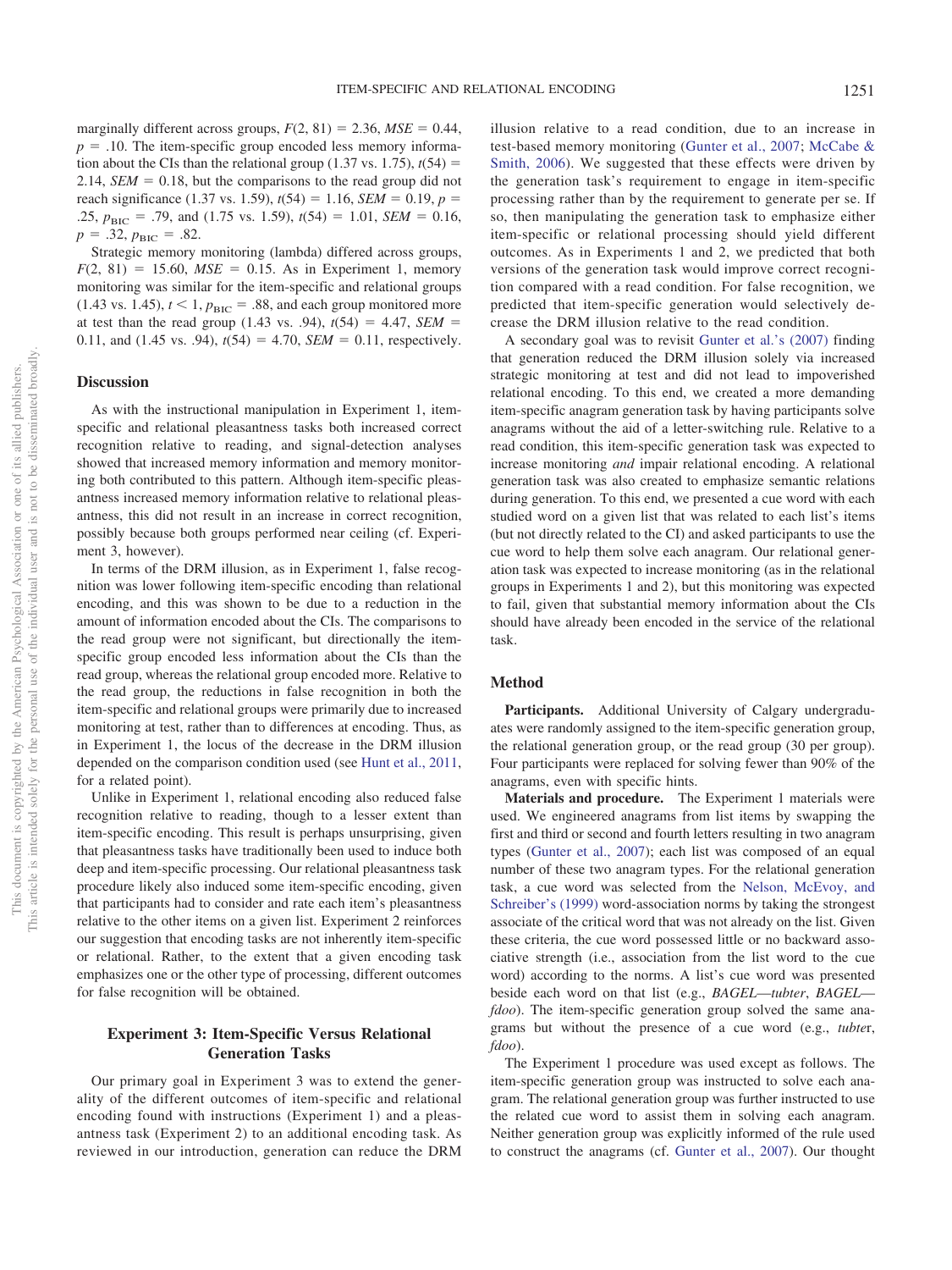was that not providing the rule would lead the item-specific group to focus more on each list item and would lead the relational group to rely more on the cue word. If an anagram could not be solved within a few seconds, participants were told the first letter of the solution. The experimenter labeled each anagram trial as "correct" if the anagram was accurately solved, as "hint" if solved when the participant was given the first letter, or as "pass" if the anagram was not solved with a hint. On pass trials, the experimenter read aloud the solution, which was then verbally repeated by the participant. Participants then completed the same recognition test used in Experiments 1 and 2.

# **Results**

The mean anagram completion rate was 94% in the itemspecific group and 96% in the relational group, including trials in which a hint was provided. The respective hint rates were 7% and 4%. The analyses were not conditionalized on correct generation or hints. [Table 3](#page-6-0) presents the mean recognition scores and signaldetection indices for Experiment 3.

**Correct recognition.** Correct recognition differed across the groups,  $F(2, 87) = 5.01$ ,  $MSE = 0.02$ . The item-specific and relational generate groups showed equivalent correct recognition  $(.84 \text{ vs. } .84)$ ,  $t < 1 p_{\text{BIC}} = .89$ , and recognition was off ceiling (cf. Experiment 2). Significant generation effects also occurred: Correct recognition was greater in both the item-specific and relational groups than in the read group (.84 vs. .75),  $t(58) = 2.68$ , *SEM* = 0.03, and  $(.84 \text{ vs. } .75)$ ,  $t(58) = 2.69$ , *SEM* = 0.03, respectively. The  $d'$  measure for studied items also differed across groups,  $F(2)$ ,  $87$ ) = 11.08,  $MSE = 0.38$ , reflecting the same pattern: Memory information was equivalent for item-specific and relational generation (2.73 vs. 2.79),  $t < 1$   $p_{\text{BIC}} = .88$ , and each was greater than for the read group  $(2.73 \text{ vs. } 2.11)$ ,  $t(58) = 3.79$ , *SEM* = 0.16, and  $(2.79 \text{ vs. } 2.11), t(58) = 4.18, \text{ SEM} = 0.16.$ 

The groups also differed on the lambda index,  $F(2, 87) = 4.20$ ,  $MSE = 0.23$ . Monitoring of studied items at test was equivalent following item-specific and relational generation (1.67 vs. 1.65),  $t < 1$ ,  $p_{\text{BIC}} = .88$ , and both groups monitored more than the read group  $(1.67 \text{ vs. } 1.36)$ ,  $t(58) = 2.41$ ,  $SEM = 0.13$ , and  $(1.65 \text{ vs. } 1.36)$  $1.36$ ,  $t(58) = 2.46$ , *SEM* = 0.12.

**False recognition.** The DRM illusion differed across groups,  $F(2, 87) = 7.83$ ,  $MSE = 0.06$ . False recognition was lower in item-specific generation group than in the relational generation group (.39 vs. .54),  $t(58) = 2.41$ ,  $SEM = 0.06$ . Compared with reading, item-specific generation reduced false recognition (.63 vs.  $(0.39)$ ,  $t(58) = 4.21$ , *SEM* = 0.06, but relational generation did not  $(.63 \text{ vs. } .54)$ ,  $t(58) = 1.37$ ,  $SEM = .06$ ,  $p = .18$ ,  $p_{BIC} = .75$ . The  $d'$  measure for CIs also differed across groups,  $F(2, 87) = 4.77$ ,  $MSE = 0.54$ , reflecting the same pattern: The item-specific group encoded less information about CIs than the relational group (1.03  $vs. 1.61$ ,  $t(58) = 2.92$ , *SEM* = 0.20, or the read group (1.03 vs. 1.34),  $t(58) = 2.16$ , *SEM* = 0.17, whereas the latter two groups were similar (1.61 vs. 1.39),  $t(58) = 1.08$ ,  $SEM = 0.06$ ,  $p = .29$ ,  $p_{\text{BIC}} = .81.$ 

The lambda measure for CIs also differed between groups, *F*(2,  $87$ ) = 6.99,  $MSE = 0.23$ . Monitoring for CIs was similar in the item-specific and relational generation groups (1.34 vs. 1.47),  $t(58) = 1.06$ , *SEM* = 0.12,  $p = .30$ ,  $p_{BIC} = .81$ , and both groups monitored more than the read group  $(1.34 \text{ vs. } 1.02)$ ,  $t(58) = 2.47$ ,  $SEM = 0.13$ , and (1.47 vs. 1.02),  $t(58) = 3.68$ , *SEM* = 0.12.

#### **Discussion**

Generation increased correct recognition, regardless of the type of processing used to solve the anagrams. These generation effects were shown through signal-detection analyses to be due to increased memory encoding and increased monitoring at test, as in Experiments 1 and 2.

In contrast to their similar effects on correct recognition, item-specific generation reduced false recognition but relational generation failed to do so. Moreover, for the first time, the reduction following item-specific encoding was shown to have two loci relative to reading: reduced memory information encoded for the CIs and increased memory monitoring at test. In contrast, [Gunter et al. \(2007\)](#page-9-16) found only the latter locus using their generation task. We attribute this difference to Gunter et al. having provided participants with a rule for solving the anagrams. We surmise that because we did not provide this rule, our participants were required to perform more item-specific processing that prevented them from engaging in relational processing. Relational generation also increased monitoring at test relative to reading, but this monitoring failed to reduce false recognition. We attribute this failure to the relational generation group having already encoded as much memory information about the CIs as the read group. This failure is nonetheless curious, given that postencoding warnings designed to increase monitoring at test have sometimes reduced the DRM illusion

#### <span id="page-6-0"></span>Table 3

*Experiment 3: Mean (SD) Proportion of "Old" Responses and Signal-Detection Indices for the Read, Item-Specific Generation, and Relational Generation Groups*

| Item type/index        | Generation group |            |            |
|------------------------|------------------|------------|------------|
|                        | Item-specific    | Relational | Read group |
| List items             | .84(0.11)        | .84(0.13)  | .75(0.13)  |
| List item controls     | .06(0.07)        | .06(0.06)  | .11(0.08)  |
| List items $d'$        | 2.73(0.60)       | 2.79(0.58) | 2.11(0.67) |
| List items lambda      | 1.67(0.46)       | 1.65(0.40) | 1.36(0.52) |
| Critical items         | .39(0.22)        | .54(0.27)  | .63(0.22)  |
| Critical item controls | .09(0.14)        | .05(0.13)  | .17(0.15)  |
| Critical items d'      | 1.03(0.64)       | 1.61(0.87) | 1.39(0.66) |
| Critical items lambda  | 1.34(0.49)       | 1.47(0.42) | 1.02(0.52) |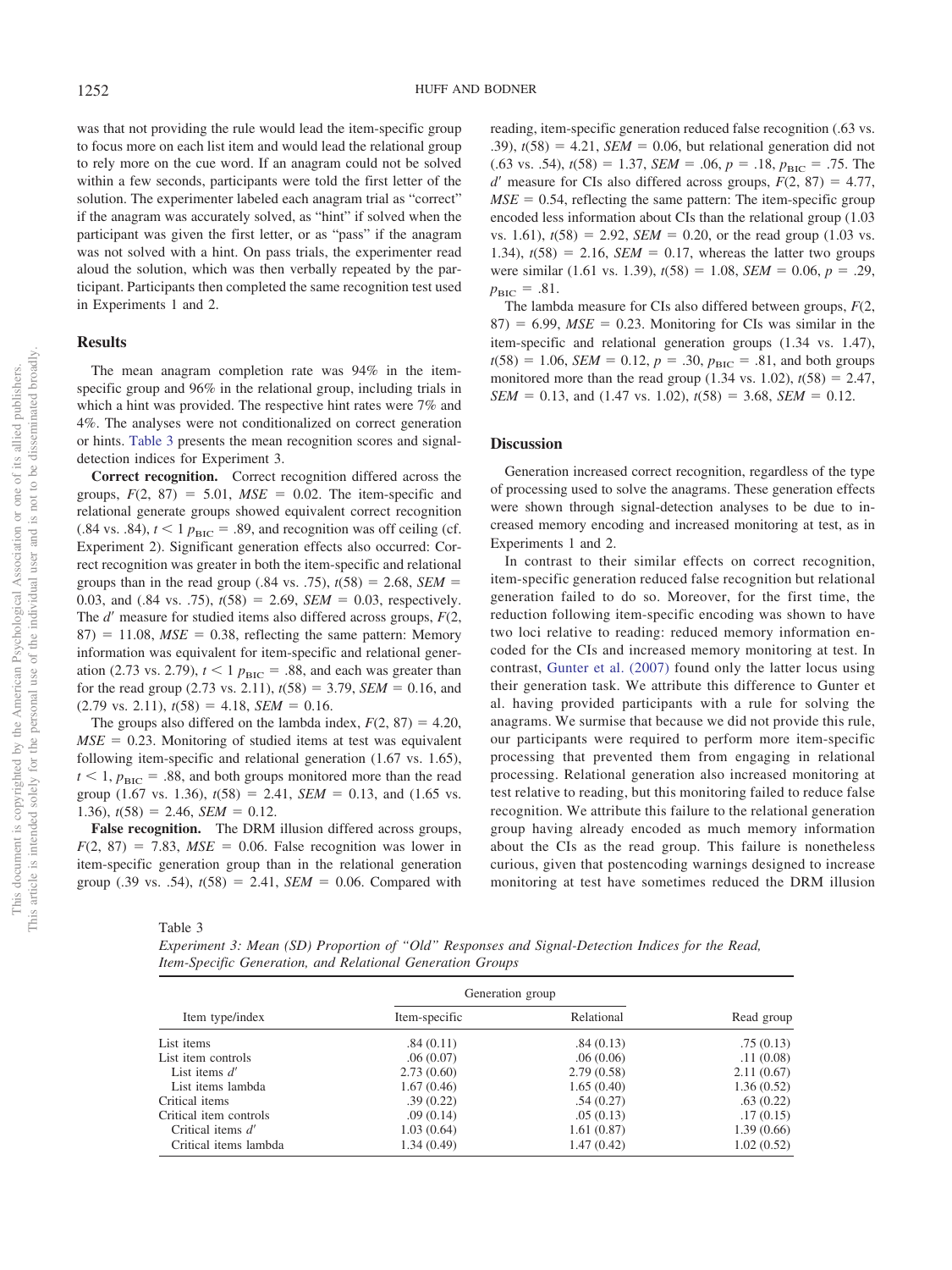(e.g., [Gallo et al., 2001\)](#page-9-2) or other types of memory errors (e.g., [Chambers & Zaragoza, 2001\)](#page-8-9).

# **General Discussion**

Implementing [Hunt and Einstein's \(1981\)](#page-9-21) classic distinction between item-specific and relational encoding produced consistent dissociations between correct and false recognition in the DRM paradigm. Relative to reading, item-specific encoding produced a mirror effect: increased correct recognition and decreased false recognition. Relational encoding also increased correct recognition relative to reading; however, it generally failed to reduce false recognition. Signal-detection analyses revealed quite consistent bases for these patterns. The boosts to correct recognition from item-specific and relational encoding were due to a combination of increased encoding of memory information for list items and increased memory monitoring at test. Relative to relational encoding, item-specific encoding reduced false recognition by reducing the amount of memory information encoded about the CIs (consistent with a studybased impoverished relational encoding account; e.g., [Arndt &](#page-8-7) [Reder, 2003\)](#page-8-7). Relative to reading, in contrast, item-specific encoding consistently reduced false recognition by increasing memory monitoring at test (consistent with a test-based distinctiveness heuristic account; e.g., [Schacter et al., 1999\)](#page-9-14). Relational encoding also elevated memory monitoring at test relative to reading; however, it typically failed to reduce false recognition, except as discussed in Experiment 2.

Our inclusion of a read condition in each experiment (cf. [McCabe et al., 2004\)](#page-9-20) revealed that item-specific encoding decreased the DRM illusion, whereas relational encoding was usually equal to reading. Furthermore, the read condition allowed us to assess the locus of the item-specific reduction in false recognition. McCabe et al.'s within condition results led them to conclude that the item-specific reduction was due to encoding-based factors. Our signal-detection analyses confirmed this locus but also demonstrated increased monitoring at test after both types of encoding. Moreover, relative to reading, the item-specific reduction was due to increased monitoring at test, consistent with a distinctiveness-heuristic account (e.g., [Dodson & Schacter, 2001,](#page-8-4) [2002;](#page-8-5) [Schacter et al., 2001\)](#page-9-13). It is important to note that different effects of item-specific and relational processing were revealed when these two conditions were compared with each other versus with the read condition (see [Hunt et al., 2011,](#page-9-23) for a similar point). The use of both comparisons thus revealed effects that might have otherwise been missed.

Although the DRM illusion was consistently greater after relational encoding than item-specific encoding, it never exceeded the level in our read group. This outcome is curious, given that our relational encoding instructions/tasks were designed to lead participants to process the list themes and hence to induce the more-is-less pattern [\(Toglia et al., 1999\)](#page-9-30). Why relational encoding did not "backfire" remains to be determined. One possibility is that the read groups naturally engaged in substantial relational processing even when not given explicit instruction to do so, particularly once they became aware that list items were related. The idea that relational encoding of related list items occurs spontaneously is not new [\(Einstein &](#page-8-8)

[Hunt, 1980;](#page-8-8) [Hunt & Einstein, 1981\)](#page-9-21). Therefore, both the read and relational groups may have performed equivalent relational processing (assuming neither engaged in much item-specific processing), resulting in similar rates of false recognition.

A second possibility is that relational encoding led to more encoding of the CIs at study than reading but was countered by more (or by more effective) memory monitoring at test. Consistent with this possibility, in Experiment 1, we found an increase in both encoded memory information and strategic monitoring for CIs at test in the relational group relative to the read group. However, in Experiments 2 and 3, monitoring was elevated following relational encoding, but encoded memory information for CIs was equal to the read group. A pooled analysis of Experiments 2 and 3 confirmed that relational encoding  $(M = 1.68)$  did not lead to more encoding of memory information about the CIs than reading  $(M = 1.49)$ ,  $t(114) =$ 1.47, *SEM* = 0.06,  $p = .15$ ,  $p_{\text{BIC}} = .74$ . Given that generation and pleasantness tasks typically recruit item-specific processing [\(Gunter et al., 2007;](#page-9-16) [Hunt et al., 2011\)](#page-9-23), our relational versions of these encoding tasks likely required some item-specific processing that worked against finding a more-is-less pattern.

Our study highlights the utility of a signal-detection approach for measuring two key loci that can mitigate the DRM illusion. In our experiments, item-specific encoding reduced memory information encoded for the CIs relative to relational encoding, and it also increased monitoring at test relative to relative to reading. Using a procedure to eliminate monitoring for a subset of items at test, [Hanczakowski and Mazzoni \(2011\)](#page-9-33) also recently found that both encoding and retrieval processes can reduce the DRM illusion. Other methods, such as use of withinsubject designs or inclusion instructions, can only reveal one or the other locus and thus may contribute conflicting results (e.g., [Arndt & Reder, 2003;](#page-8-7) [Hege & Dodson, 2004;](#page-9-18) [Hunt et al., 2011;](#page-9-23) [Schacter et al., 2001\)](#page-9-13). In contrast, our signal-detection approach revealed that impoverished relational encoding and increased memory monitoring can operate in tandem to reduce the DRM illusion.

Our signal-detection approach is not beyond reproach. For example, using lambda to measure monitoring at test provides a quantitative measure of the use of a qualitative distinctiveness-heuristic strategy, which may seem incongruous. Thus, our signal-detection approach, as with within-subject designs and inclusion tests, can only test whether monitoring is globally greater in one condition than in another, rather than evincing qualitatively difference bases for recognition decisions. However, it is also possible that participants convert qualitative aspects of their recognition experiences into a quantitative index against which they set their response criterion, as others have argued for how recollection (qualitative information) and familiarity (quantitative information) are combined in recognition memory models (e.g., [Clark & Gronlund, 1996;](#page-8-10) [Verde & Rotello, 2007;](#page-10-2) [Wixted & Stretch, 2000\)](#page-10-3). This is an issue worthy of research attention.

An advantage of our lambda measure over traditional response bias measures (e.g., *c* parametric measure) is that it is not affected by the position of the target distribution because its computation does not include a hit rate. This is important in our experiments because our processing manipulations were designed to change the location of the target distributions, which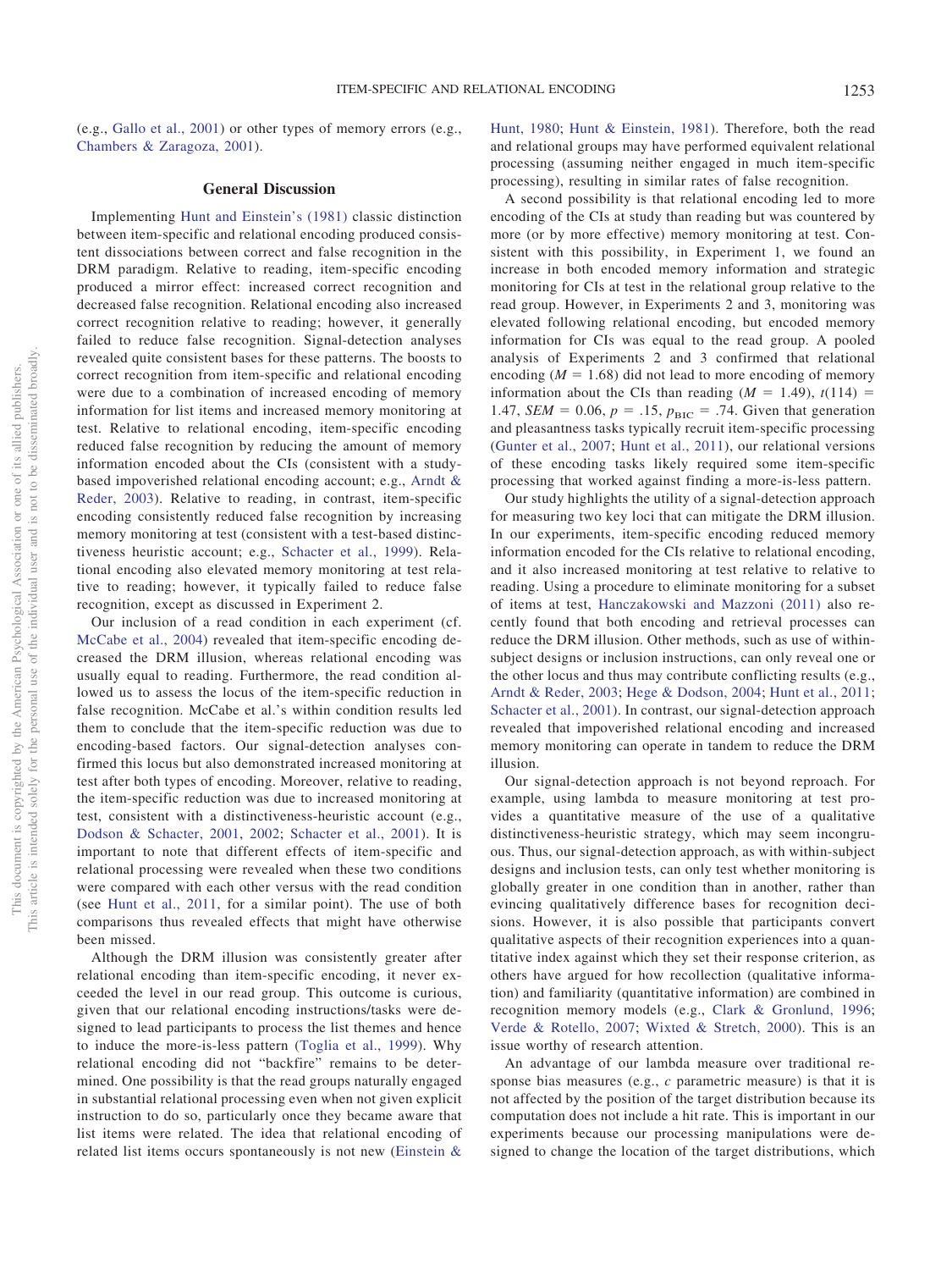in turn would influence traditional bias measures. Thus, lambda measures the amount of evidence that is required by participants to accept a test item as studied without being influenced by changes to the position of the target distribution. However, as our reviewers noted, although we have claimed that changes in lambda reflect criterion changes, they could instead reflect changes to the position of the lure distribution across conditions. We grant this possibility, but functionally, the same outcome is realized whether item-specific processing leads to more monitoring (criterion shift) or more effective monitoring (if the new distribution is weaker)—namely, reduced false recognition.

Experiments 2 and 3 highlighted quite different effects of item-specific versus relational variants of two standard encoding tasks. Traditionally, pleasantness and generation have been deemed item-specific tasks (see [Gunter et al., 2007;](#page-9-16) [Hunt &](#page-9-21) [Einstein, 1981\)](#page-9-21); however, we demonstrated that the processing recruited by these tasks ultimately depends on how they are structured. To our knowledge, only one pair of studies has compared something akin to item-specific and relational encoding versions of the same study task in the DRM paradigm [\(Foley, Hughes, Librot, & Paysnick, 2009;](#page-9-34) [Foley, Wozniak, &](#page-9-35) [Gillum, 2006\)](#page-9-35). Participants in Foley et al.'s experiments either created mental images of individual DRM list items (itemspecific imagery) or integrated images of sets of four list items (relational imagery) at study. Relative to control groups tested in separate experiments, groups using item-specific imagery showed reduced false recognition, consistent with our findings. Relational imagery also appeared to reduce false recognition, though to a lesser degree (as in our Experiment 2). We suggest that their relational imagery task may have recruited itemspecific processing given the instruction in the integrated imagery condition to "describe something that might be done with the objects in the image" [\(Foley et al., 2006, p. 1130\)](#page-9-35). Thus, item-specific processing may have contributed to the reduction in false recognition they obtained using integrated imagery.

Given the preceding discussion, it should be obvious that we are not proposing that either our item-specific or relational task variants were "process pure." Instead, we attempted to bias the processing within our pleasantness and generation tasks toward one or the other kind of processing. Unfortunately, independent measures of item-specific and relational processing (see [Burns,](#page-8-11) [2006, for a review\)](#page-8-11), such as assessing item gains and losses over cumulative recall tests [\(Burns, Jenkins, & Dean, 2007;](#page-8-12) [Burns &](#page-8-13) [Schoff, 1998\)](#page-8-13) or performing adjusted-ratio-of-clustering analyses [\(Hunt & Einstein, 1981;](#page-9-21) [Roenker, Thompson, & Brown,](#page-9-36) [1971\)](#page-9-36) are restricted to recall tasks. But fortunately, the biased versions of our tasks largely replicated Experiment 1, which had a direct instructional manipulation, thus providing converging evidence for our claim that we indeed manipulated itemspecific versus relational processing in Experiments 2 and 3.

To date, different effects of item-specific versus relational encoding have only been shown using encoding tasks that typically promote item-specific processing (e.g., imagery, generation, and pleasantness). Future research could examine whether the same patterns also occur in tasks that are traditionally deemed to induce relational processing (e.g., category sorting, narrative construction). Further, deep LOP tasks (e.g., [Rhodes & Anastasi, 2000;](#page-9-37) [Toglia et al., 1999\)](#page-9-30) and perhaps even survival processing [\(Nairne et al., 2007;](#page-9-1) [Otgaar & Smeets, 2010\)](#page-9-38)

may increase the DRM illusion by promoting relational processing. In other words, deep LOP and survival processing may have been conflated with relational processing in prior studies. In contrast, shallow LOP tasks, such as letter counting, likely require item-specific processing and thus may work to reduce false recognition [\(Tussing &](#page-10-4) [Greene, 1997\)](#page-10-4). Deep and shallow LOP tasks could likely be modified to induce either item-specific or relational processing and may produce modulations of the DRM illusion similar to what we have shown here.

In conclusion, we suggest that using signal-detection analyses and more than one comparison condition provide useful tools for interpreting changes in correct and false recognition. Using these approaches, we demonstrated that (a) item-specific processing can reduce false recognition by reducing memory information encoded about CIs or by increasing memory monitoring at test, and (b) memory monitoring at test can reduce the DRM illusion but only if substantial relational encoding has not already taken place.

### **References**

- <span id="page-8-7"></span>Arndt, J., & Reder, L. M. (2003). The effect of distinctive visual information on false recognition. *Journal of Memory and Language, 48,* 1–15. [doi:10.1016/S0749-596X\(02\)00518-1](http://dx.doi.org/10.1016/S0749-596X%2802%2900518-1)
- <span id="page-8-3"></span>Benjamin, A. S. (2001). On the dual effects of repetition on false recognition. *Journal of Experimental Psychology: Learning, Memory, and Cognition, 27,* 941–947. [doi:10.1037/0278-7393.27.4.941](http://dx.doi.org/10.1037/0278-7393.27.4.941)
- <span id="page-8-6"></span>Brainerd, C. J., & Reyna, V. F. (2002). Fuzzy-trace theory and false memory. *Current Directions in Psychological Science, 11,* 164 –169. [doi:10.1111/1467-8721.00192](http://dx.doi.org/10.1111/1467-8721.00192)
- <span id="page-8-11"></span>Burns, D. J. (2006). Assessing distinctiveness: Measures of item-specific and relational processing. In R. R. Hunt & J. B. Worthen (Eds.), *Distinctiveness and memory* (pp. 108 –130). New York, NY: Oxford University Press. [doi:10.1093/acprof:oso/9780195169669.003.0006](http://dx.doi.org/10.1093/acprof:oso/9780195169669.003.0006)
- <span id="page-8-12"></span>Burns, D. J., Jenkins, C. L., & Dean, E. E. (2007). Falsely recalled items are rich in item-specific information. *Memory & Cognition, 35,* 1630 – 1640. [doi:10.3758/BF03193497](http://dx.doi.org/10.3758/BF03193497)
- <span id="page-8-13"></span>Burns, D. J., & Schoff, K. M. (1998). Slow and steady often ties the race: Effect of item-specific and relational processing on cumulative recall. *Journal of Experimental Psychology: Learning, Memory, and Cognition, 24,* 1041–1051. [doi:10.1037/0278-7393.24.4.1041](http://dx.doi.org/10.1037/0278-7393.24.4.1041)
- <span id="page-8-9"></span>Chambers, K. L., & Zaragoza, M. S. (2001). Intended and unintended effects of explicit warnings on eyewitness suggestibility: Evidence from source identification tests. Memory & Cognition, 29, 1120-1129. [doi:](http://dx.doi.org/10.3758/BF03206381) [10.3758/BF03206381](http://dx.doi.org/10.3758/BF03206381)
- <span id="page-8-10"></span>Clark, S. E., & Gronlund, S. D. (1996). Global matching models of recognition memory: How the models match the data. *Psychonomic Bulletin & Review, 3,* 37– 60. [doi:10.3758/BF03210740](http://dx.doi.org/10.3758/BF03210740)
- <span id="page-8-1"></span>Craik, F. I. M. (2002). Levels of processing: Past, present . . . and future? *Memory, 10,* 305–318. [doi:10.1080/09658210244000135](http://dx.doi.org/10.1080/09658210244000135)
- <span id="page-8-0"></span>Craik, F. I. M., & Lockhart, R. S. (1972). Levels of processing: A framework for memory research. *Journal of Verbal Learning & Verbal Behavior, 11,* 671– 684. [doi:10.1016/S0022-5371\(72\)80001-X](http://dx.doi.org/10.1016/S0022-5371%2872%2980001-X)
- <span id="page-8-2"></span>Deese, J. (1959). On the prediction of occurrence of particular verbal intrusions in immediate recall. *Journal of Experimental Psychology, 58,* 17–22. [doi:10.1037/h0046671](http://dx.doi.org/10.1037/h0046671)
- <span id="page-8-4"></span>Dodson, C. S., & Schacter, D. L. (2001). "If I had said it I would have remembered it": Reducing false memories with a distinctiveness heuristic. *Psychonomic Bulletin & Review, 8,* 155–161. [doi:10.3758/BF03196152](http://dx.doi.org/10.3758/BF03196152)
- <span id="page-8-5"></span>Dodson, C. S., & Schacter, D. L. (2002). When false recognition meets metacognition: The distinctiveness heuristic. *Journal of Memory and Language, 46,* 782– 803. [doi:10.1006/jmla.2001.2822](http://dx.doi.org/10.1006/jmla.2001.2822)
- <span id="page-8-8"></span>Einstein, G. O., & Hunt, R. R. (1980). Levels of processing and organization: Additive effects of individual-item and relational processing.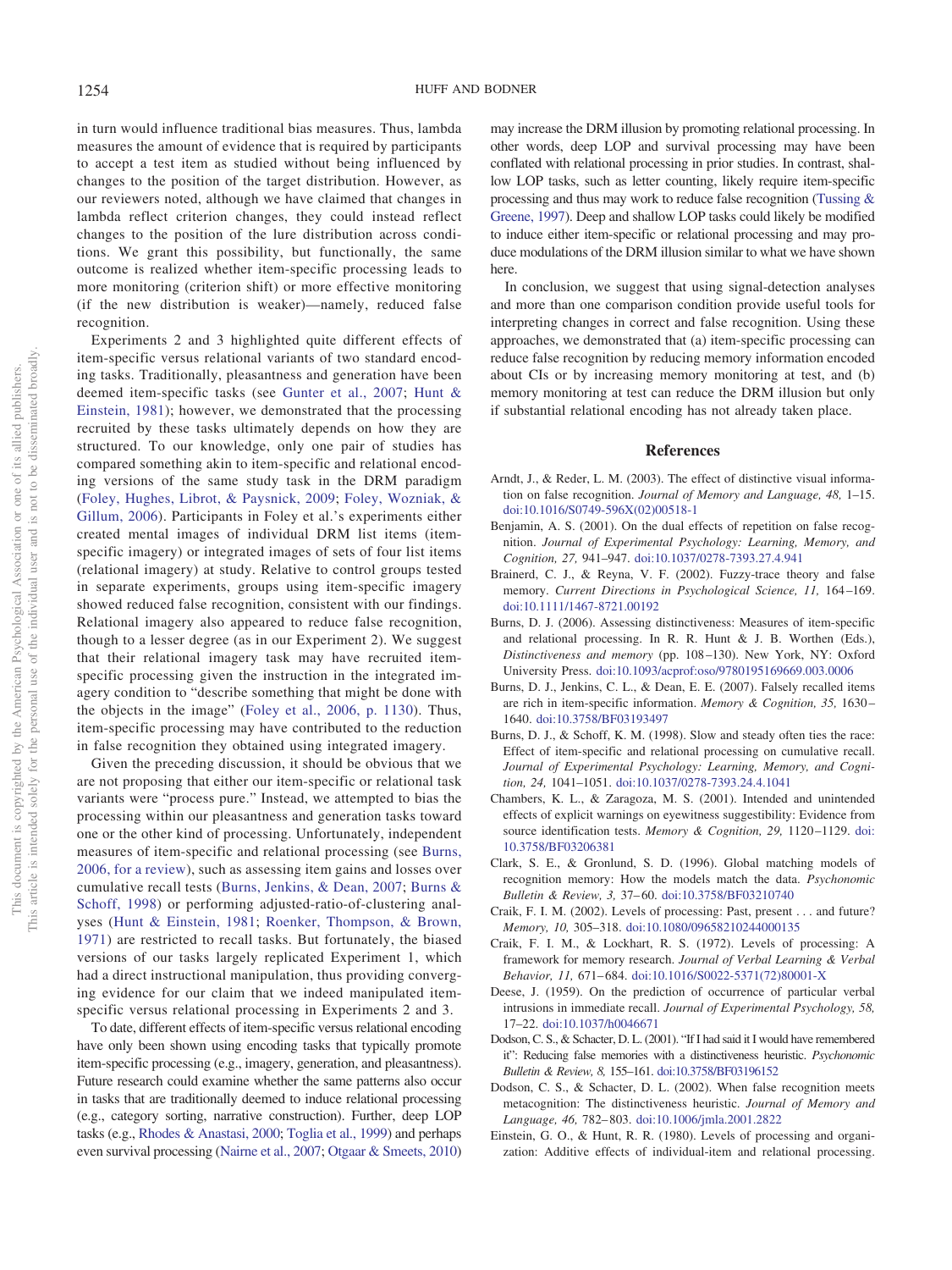<span id="page-9-30"></span>*Journal of Experimental Psychology: Learning, Memory, and Cognition, 6,* 588 –598. [doi:10.1037/0278-7393.6.5.588](http://dx.doi.org/10.1037/0278-7393.6.5.588)

- <span id="page-9-34"></span>Foley, M. A., Hughes, K., Librot, H., & Paysnick, A. (2009). Imagery encoding effects on memory in the DRM paradigm: A test of competing predictions. *Applied Cognitive Psychology, 23,* 828–848. [doi:10.1002/acp.1516](http://dx.doi.org/10.1002/acp.1516)
- <span id="page-9-35"></span>Foley, M. A., Wozniak, K. H., & Gillum, A. (2006). Imagination and false memory inductions: Investigating the role of process, content and source of imaginations. *Applied Cognitive Psychology, 20,* 1119 –1141. [doi:](http://dx.doi.org/10.1002/acp.1265) [10.1002/acp.1265](http://dx.doi.org/10.1002/acp.1265)
- <span id="page-9-15"></span>Gallo, D. A. (2004). Using recall to reduce false recognition: Diagnostic and disqualifying monitoring. *Journal of Experimental Psychology: Learning, Memory, and Cognition, 30,* 120 –128. [doi:10.1037/0278-](http://dx.doi.org/10.1037/0278-7393.30.1.120) [7393.30.1.120](http://dx.doi.org/10.1037/0278-7393.30.1.120)
- <span id="page-9-8"></span>Gallo, D. A. (2006). *Associative memory illusions*. New York, NY: Psychology Press.
- <span id="page-9-9"></span>Gallo, D. A. (2010). False memories and fantastic beliefs: 15 years of the DRM illusion. *Memory & Cognition, 38,* 833–848. [doi:10.3758/MC.38.7.833](http://dx.doi.org/10.3758/MC.38.7.833)
- <span id="page-9-2"></span>Gallo, D. A., Roediger, H. L., III, & McDermott, K. B. (2001). Associative false recognition occurs without strategic criterion shifts. *Psychonomic Bulletin & Review, 8,* 579 –586. [doi:10.3758/BF03196194](http://dx.doi.org/10.3758/BF03196194)
- <span id="page-9-25"></span>Glanzer, M., & Adams, J. K. (1990). The mirror effect in recognition memory: Data and theory. *Journal of Experimental Psychology: Learning, Memory, and Cognition, 16,* 5–16. [doi:10.1037/0278-7393.16.1.5](http://dx.doi.org/10.1037/0278-7393.16.1.5)
- <span id="page-9-16"></span>Gunter, R. W., Bodner, G. E., & Azad, T. (2007). Generation and mnemonic encoding induce a mirror effect in the DRM paradigm. *Memory & Cognition, 35,* 1083–1092. [doi:10.3758/BF03193480](http://dx.doi.org/10.3758/BF03193480)
- <span id="page-9-33"></span>Hanczakowski, M., & Mazzoni, G. (2011). Both differences in encoding processes and monitoring at retrieval reduce false alarms when distinctive information is studied. *Memory, 19,* 280 –289. [doi:10.1080/](http://dx.doi.org/10.1080/09658211.2011.558514) [09658211.2011.558514](http://dx.doi.org/10.1080/09658211.2011.558514)
- <span id="page-9-18"></span>Hege, A. C. G., & Dodson, C. S. (2004). Why distinctive information reduces false memories: Evidence for both impoverished relationalencoding and distinctiveness heuristic. *Journal of Experimental Psychology: Learning, Memory, and Cognition, 30,* 787–795. [doi:10.1037/](http://dx.doi.org/10.1037/0278-7393.30.4.787) [0278-7393.30.4.787](http://dx.doi.org/10.1037/0278-7393.30.4.787)
- <span id="page-9-19"></span>Hockley, W. E., & Cristi, C. (1996). Tests of encoding tradeoffs between item and associative information. *Memory & Cognition, 24,* 202–216. [doi:10.3758/BF03200881](http://dx.doi.org/10.3758/BF03200881)
- <span id="page-9-3"></span>Huff, M. J., Meade, M. L., & Hutchison, K. A. (2011). Age-related differences in guessing on free and forced recall tests. *Memory, 19,* 317–330. [doi:10.1080/09658211.2011.568494](http://dx.doi.org/10.1080/09658211.2011.568494)
- <span id="page-9-26"></span>Hunt, R. R. (2006). The concept of distinctiveness in memory research. In R. R. Hunt & J. B. Worthen (Eds.), *Distinctiveness and memory* (pp. 3–25). New York, NY: Oxford University Press. [doi:10.1093/acprof:](http://dx.doi.org/10.1093/acprof:oso/9780195169669.003.0001) [oso/9780195169669.003.0001](http://dx.doi.org/10.1093/acprof:oso/9780195169669.003.0001)
- <span id="page-9-21"></span>Hunt, R. R., & Einstein, G. O. (1981). Relational and item-specific information in memory. *Journal of Verbal Learning & Verbal Behavior, 20,* 497–514. [doi:10.1016/S0022-5371\(81\)90138-9](http://dx.doi.org/10.1016/S0022-5371%2881%2990138-9)
- <span id="page-9-22"></span>Hunt, R. R., & McDaniel, M. A. (1993). The enigma of organization and distinctiveness. *Journal of Memory and Language*, 32, 421-445. [doi:](http://dx.doi.org/10.1006/jmla.1993.1023) [10.1006/jmla.1993.1023](http://dx.doi.org/10.1006/jmla.1993.1023)
- <span id="page-9-23"></span>Hunt, R. R., Smith, R. E., & Dunlap, K. R. (2011). How does distinctive processing reduce false recall? *Journal of Memory and Language, 65,* 378 –389. [doi:10.1016/j.jml.2011.06.003](http://dx.doi.org/10.1016/j.jml.2011.06.003)
- <span id="page-9-5"></span>Israel, L., & Schacter, D. L. (1997). Pictorial encoding reduces false recognition of semantic associates. *Psychonomic Bulletin & Review, 4,* 577–581. [doi:10.3758/BF03214352](http://dx.doi.org/10.3758/BF03214352)
- <span id="page-9-7"></span>Lampinen, J. M., Neuschatz, J. S., & Payne, D. G. (1999). Source attributions and false memories: A test of demand characteristics account. *Psychonomic Bulletin & Review, 6,* 130 –135. [doi:10.3758/BF03210820](http://dx.doi.org/10.3758/BF03210820)
- <span id="page-9-28"></span>Macmillan, N. A., & Creelman, C. D. (1991). *Detection theory: A user's guide*. New York, NY: Cambridge University Press.
- <span id="page-9-29"></span>Masson, M. E. J. (2011). A tutorial on a practical Bayesian alternative to null-hypothesis significance testing. *Behavioral Research Methods, 43,* 679 – 690. [doi:10.3758/s13428-010-0049-5](http://dx.doi.org/10.3758/s13428-010-0049-5)
- <span id="page-9-20"></span>McCabe, D. P., Presmanes, A. G., Robertson, C. L., & Smith, A. D. (2004). Item-specific processing reduces false memories. *Psychonomic Bulletin & Review, 11,* 1074 –1079. [doi:10.3758/BF03196739](http://dx.doi.org/10.3758/BF03196739)
- <span id="page-9-4"></span>McCabe, D. P., & Smith, A. D. (2002). The effect of warnings on false memories in young and older adults. *Memory & Cognition, 30,* 1065– 1077. [doi:10.3758/BF03194324](http://dx.doi.org/10.3758/BF03194324)
- <span id="page-9-31"></span>McCabe, D. P., & Smith, A. D. (2006). The distinctiveness heuristic in false recognition and false recall. *Memory, 14,* 570 –583. [doi:10.1080/](http://dx.doi.org/10.1080/09658210600624564) [09658210600624564](http://dx.doi.org/10.1080/09658210600624564)
- <span id="page-9-10"></span>McDermott, K. B. (1996). The persistence of false memories in list recall. *Journal of Memory and Language, 35,* 212–230. [doi:10.1006/jmla.1996.0012](http://dx.doi.org/10.1006/jmla.1996.0012)
- <span id="page-9-1"></span>Nairne, J. S., Thompson, S. R., & Pandeirada, J. N. S. (2007). Adaptive memory: Survival processing enhances retention. *Journal of Experimental Psychology: Learning, Memory, and Cognition, 33,* 263–273. [doi:](http://dx.doi.org/10.1037/0278-7393.33.2.263) [10.1037/0278-7393.33.2.263](http://dx.doi.org/10.1037/0278-7393.33.2.263)
- <span id="page-9-32"></span>Nelson, D. L., McEvoy, C. L., & Schreiber, T. (1999). *The University of Florida Word Association, Rhyme and Word Fragment Norms*. Available from <http://w3.usf.edu/FreeAssociation>
- <span id="page-9-11"></span>Neuschatz, J. S., Benoit, G. E., & Payne, D. G. (2003). Effective warnings in the Deese–Roediger–McDermott false-memory paradigm: The role of identifiability. *Journal of Experimental Psychology: Learning, Memory, and Cognition, 29,* 35– 40. [doi:10.1037/0278-7393.29.1.35](http://dx.doi.org/10.1037/0278-7393.29.1.35)
- <span id="page-9-12"></span>Neuschatz, J. S., Payne, D. G., Lampinen, J. M., & Toglia, M. P. (2001). Assessing the effectiveness of warnings and phenomenological characteristics of false memories. *Memory, 9,* 53–71. [doi:10.1080/](http://dx.doi.org/10.1080/09658210042000076) [09658210042000076](http://dx.doi.org/10.1080/09658210042000076)
- <span id="page-9-38"></span>Otgaar, H., & Smeets, T. (2010). Adaptive memory: Survival processing increases both true and false memory in adults and children. *Journal of Experimental Psychology: Learning, Memory, and Cognition, 36,* 1010 – 1016. [doi:10.1037/a0019402](http://dx.doi.org/10.1037/a0019402)
- <span id="page-9-24"></span>Pierce, B. H., Gallo, D. A., Weiss, J. A., & Schacter, D. L. (2005). The modality effect in false recognition: Evidence for test-based monitoring. *Memory & Cognition, 33,* 1407–1413. [doi:10.3758/BF03193373](http://dx.doi.org/10.3758/BF03193373)
- <span id="page-9-37"></span>Rhodes, M. G., & Anastasi, J. S. (2000). The effects of a levels-ofprocessing manipulation on false recall. *Psychonomic Bulletin & Review, 7,* 158 –162. [doi:10.3758/BF03210735](http://dx.doi.org/10.3758/BF03210735)
- <span id="page-9-17"></span>Roediger, H. L., Balota, D. A., & Watson, J. M. (2001). Spreading activation and arousal of false memories. In H. L. Roediger, J. S. Nairne, I. Neath, & A. M. Surprenant (Eds.), *The nature of remembering: Essays in honor of Robert G*. Crowder (pp. 95–115). Washington, DC: American Psychological Association. [doi:10.1037/10394-006](http://dx.doi.org/10.1037/10394-006)
- <span id="page-9-6"></span>Roediger, H. L., III, & McDermott, K. B. (1995). Creating false memories: Remembering words not presented in lists. *Journal of Experimental* Psychology: Learning, Memory, and Cognition, 21, 803-814. [doi:](http://dx.doi.org/10.1037/0278-7393.21.4.803) [10.1037/0278-7393.21.4.803](http://dx.doi.org/10.1037/0278-7393.21.4.803)
- <span id="page-9-36"></span>Roenker, D. L., Thompson, C. P., & Brown, S. C. (1971). Comparison of measures for the estimation of clustering in free recall. *Psychological Bulletin, 76,* 45– 48. [doi:10.1037/h0031355](http://dx.doi.org/10.1037/h0031355)
- <span id="page-9-13"></span>Schacter, D. L., Cendan, D. L., Dodson, C. S., & Clifford, E. R. (2001). Retrieval conditions and false recognition: Testing the distinctiveness heuristic. *Psychonomic Bulletin & Review, 8,* 827– 833. [doi:10.3758/](http://dx.doi.org/10.3758/BF03196224) [BF03196224](http://dx.doi.org/10.3758/BF03196224)
- <span id="page-9-14"></span>Schacter, D. L., Israel, L., & Racine, C. (1999). Suppressing false recognition in younger and older adults: The distinctiveness heuristic. *Journal of Memory and Language, 40,* 1–24. [doi:10.1006/jmla.1998.2611](http://dx.doi.org/10.1006/jmla.1998.2611)
- <span id="page-9-0"></span>Slamecka, N. J., & Graf, P. (1978). The generation effect: Delineation of a phenomenon. *Journal of Experimental Psychology: Human Learning and Memory, 4,* 592– 604. [doi:10.1037/0278-7393.4.6.592](http://dx.doi.org/10.1037/0278-7393.4.6.592)
- <span id="page-9-27"></span>Stadler, M. A., Roediger, H. L., III, & McDermott, K. B. (1999). Norms for word lists that create false memories. *Memory & Cognition, 27,* 494 – 500. [doi:10.3758/BF03211543](http://dx.doi.org/10.3758/BF03211543)